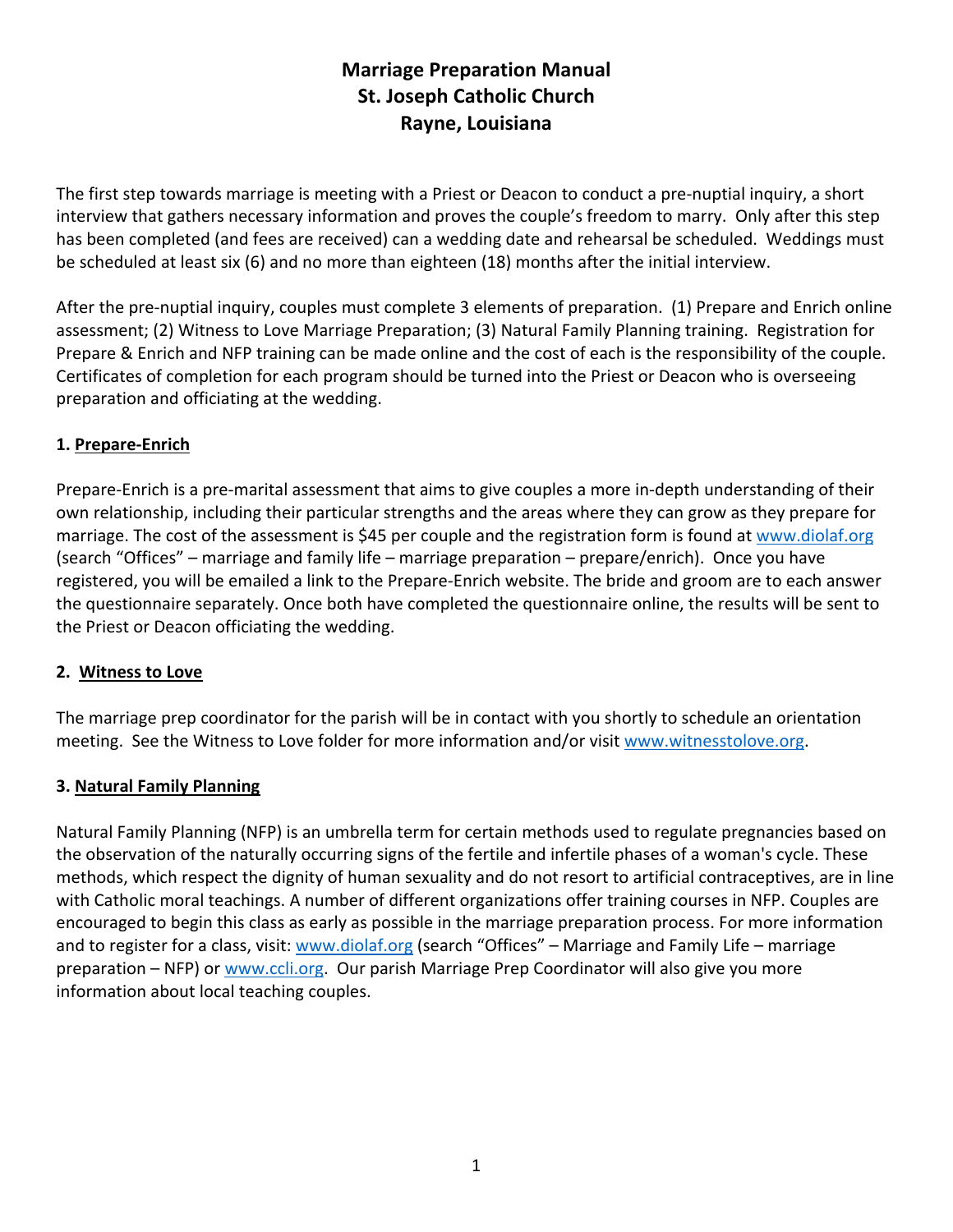# **WEDDING GUIDELINES**

# **The Nuptial Mass**

Couples are encouraged to celebrate their marriage in the context of Mass, which gives full expression to our Catholic faith, but you may instead prefer a simple wedding rite. Weddings at St. Joseph parish , may take place on Fridays after 4:00pm or Saturdays before 1:30 pm or after 6:30 pm. **Weddings on Saturday evening will not be a nuptial Mass, only the simple rite.**

**\*** Although weddings are allowed during Lent, this practice is discouraged due to the penitential aspect of the liturgical season. However, if a couple decides to have their wedding during Lent, the wedding may take place on Saturday. **No weddings or rehearsals are to be held on Fridays during Lent.**

According to diocesan policy, weddings between a Catholic and non-Catholic may not be celebrated within a nuptial Mass. Also, couples who are presently cohabitating may not celebrate a nuptial Mass and will be married according to the simple wedding rite.

# **Fees: (Please note that your wedding date will be officially booked only once fees are paid.)**

Fees are charged to recoup the cost of marriage prep materials and the sacristan/coordinator stipend. **—\$300.00** (including a \$100 refundable security deposit) for all parishioners\* of St. Joseph parish. **—\$1100.00** (including a \$100 refundable security deposit) if neither party or their parents are parishioners\* of St. Joseph parish.

\*Parishioners are defined as (1) those who reside within the boundaries of our parish, (2) or are registered in the parish census for at least 6 months prior to booking the wedding, or (3) who live elsewhere but whose parents continue to live and worship at St. Joseph.

Non-parishioners must obtain written permission from their pastor to be married at St. Joseph and must make their own arrangements for an out-of-parish Priest or Deacon to conduct the rehearsal and officiate their wedding as well as guide the preparation process. Weddings of non-parishioners will not be scheduled until confirmation is received from the visiting Priest or Deacon who is overseeing preparation and officiating the wedding ceremony. All necessary paperwork is to be delivered to the parish office at least one month prior to the date of the wedding.

#### **Baptismal Certificates**

Both the bride and groom must submit a recently issued (within the last six months) baptismal certificate from the parish where they were baptized. Certificates are to be mailed or delivered to St. Joseph Church.

#### **Follow-up Pre-Nuptial Meetings**

After completing "Prepare and Enrich," couples must make arrangements to meet with the officiant of their wedding to discuss the assessment. After all other requirements have been met and at least four weeks before the wedding date, the couple must schedule a third meeting with the officiant to finalize plans for the ceremony and review their completed wedding packet. By this meeting, the following must be submitted: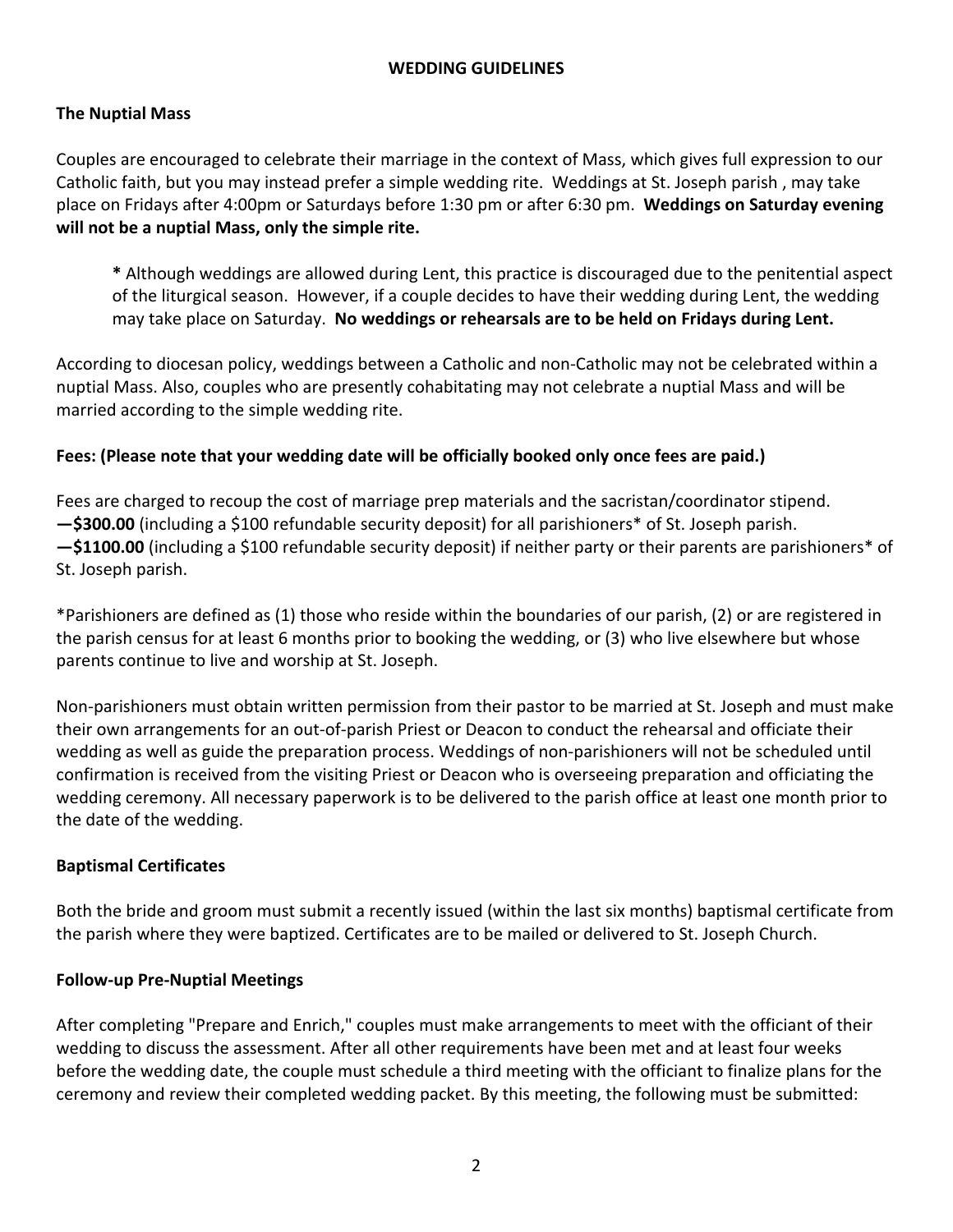- 1. Updated Baptismal Certificates
- 2. Engaged Encounter or Foundations certificates (if the couple is not using the Witness to Love Program)
- 3. NFP class certificates
- 4. Church usage fee
- 5. Music selection form and sacristan preparation form including readings and the names of the two witnesses

# **Marriage License**

Couples must obtain a marriage license from at the Parish Clerk of Court Office two (2) weeks prior to the wedding date. A 24-hour waiting period between the issuance of the license and the actual celebration of the ceremony must be observed. You will receive your wedding certificate from St. Joseph Church on the day of your wedding. The original license will be sent to the Clerk of Court Office by the parish office to be recorded.

# **Sacrament of Penance**

All Catholics are urged to receive the Sacrament of Penance prior to their wedding day as preparation for their marriage. Arrangements may be made with any Priest. A good confession should be made as close to the wedding day as possible.

# **Wedding Rehearsal**

The rehearsal is to be scheduled along with the wedding ceremony after the initial interview is completed. The date and time of the rehearsal is contingent upon the availability of the church and rehearsal director. For parishioners, a parish staff member conducts the rehearsal. Non-parishioners must make arrangements with their officiant for their rehearsal. All bridal attendants, lectors, ushers and servers for the wedding are urged to attend the rehearsal. The marriage license is signed by the bride, groom and witnesses at the rehearsal. The use of any alcohol and/or drugs during the rehearsal or the wedding ceremony itself is strictly prohibited. In the event any member of the wedding party is found intoxicated, they will be asked to leave immediately. If either the bride or groom appears intoxicated, the wedding must be cancelled.

#### **Proper Attire**

The couple, their attendants, and servers are to dress modestly and respectfully for both the rehearsal and the ceremony itself. Please understand that the church is a sacred place and immodest attire is not acceptable. For women, skirts must reach the knee and shoulders and chest must be covered. Shorts or collar-less shirts are not considered appropriate attire.

#### **Servers for the Wedding Mass**

Servers for the wedding Mass may include altar servers, lectors, and extraordinary Ministers of Communion. All servers are to be:

1. Baptized and practicing Catholics who are in good standing with the Church. If married, it must be a valid marriage, not a civil union.

- 2. Not living in any public impropriety, such as living with a partner outside of marriage.
- 3. Extraordinary ministers must be commissioned ministers currently active in their parish.
- 4. Non-Catholics may not participate in a liturgical function.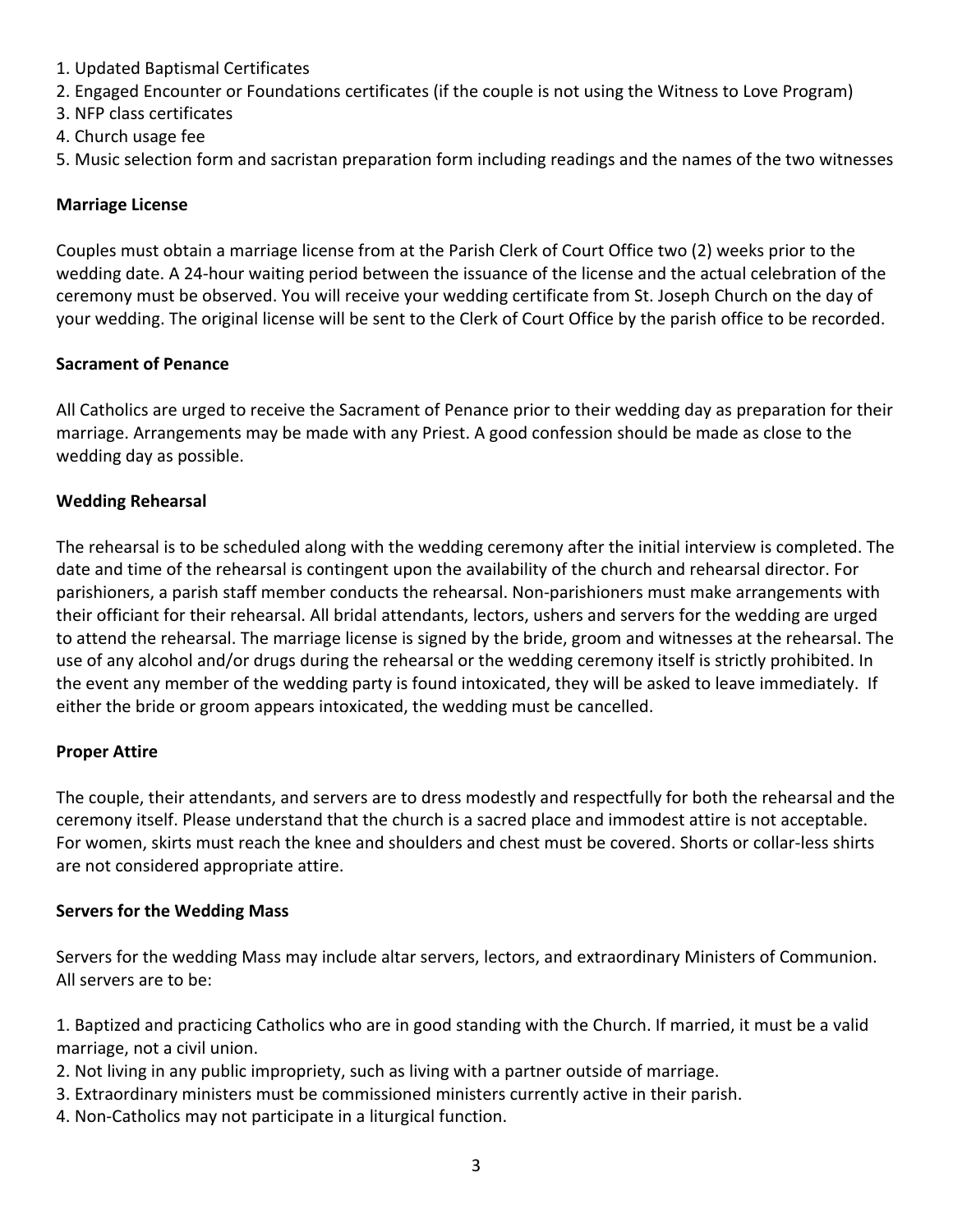# **Photographers and Videographers**

Please have your photographer AND videographer sign and date the enclosed work permit (green sheet) and return it to the parish office by your second or third meeting with the Priest or Deacon. These guidelines are meant to be as accommodating as possible while respecting the integrity of the liturgy. You must review these policies with your photographer before the wedding.

## **Reception of Holy Communion**

We welcome all active Catholics who are well prepared, in good standing within the Church, and not conscious of serious sin, to join us in receiving Holy Communion. Non-Catholics or Catholics unable or not prepared to receive will be asked to remain in their pew or to come forward to receive a blessing.

# **WEDDING MUSIC POLICIES**

# **Planning Music for the Wedding**

We are committed to providing beautiful music for your wedding. Music is not a requirement of the marriage ceremony, but the musical tradition of the Church is a treasure of inestimable value and forms an integral part of the liturgy. Refer to the song selection sheet in your packet for most commonly used pieces of sacred music.

#### **Parish Musicians**

Kurt Boudreaux – organist/vocalist (337.288.9498 / kurt.boudreaux@lusfiber.net) Tori S. Gossen – organist/vocalist (337.581.5565) Lanie Marcantel – vocalist (337.251.2606) Sasha Massey – vocalist (337.501.8800) Emily Paille – organist (337.591.3614)

\*If you would like an out-of-parish musician to provide the music, the pastor must approve them along with whatever music they have selected.

# **General Guidelines for Music**

1. No pre-recorded music is allowed before, during, or after the wedding liturgy.

2. All music used during the liturgy must be of a sacred character and appropriate for its particular liturgical function.

3. If a musician is engaged for a nuptial Mass, it is presumed that some parts of the Mass will be sung (at least the Ordinary, Alleluia, and responsorial psalm).

4. Before and after the liturgy—for the prelude, processional, and recessional—instrumental music of a nonscared character can be used. Popular music, however, is never allowed. It is customary for this reason to use only classical instrumental music at these moments.

5. If there is any question of the appropriateness of a given musical selection it must be approved in advance by the parish organist and/or the celebrant.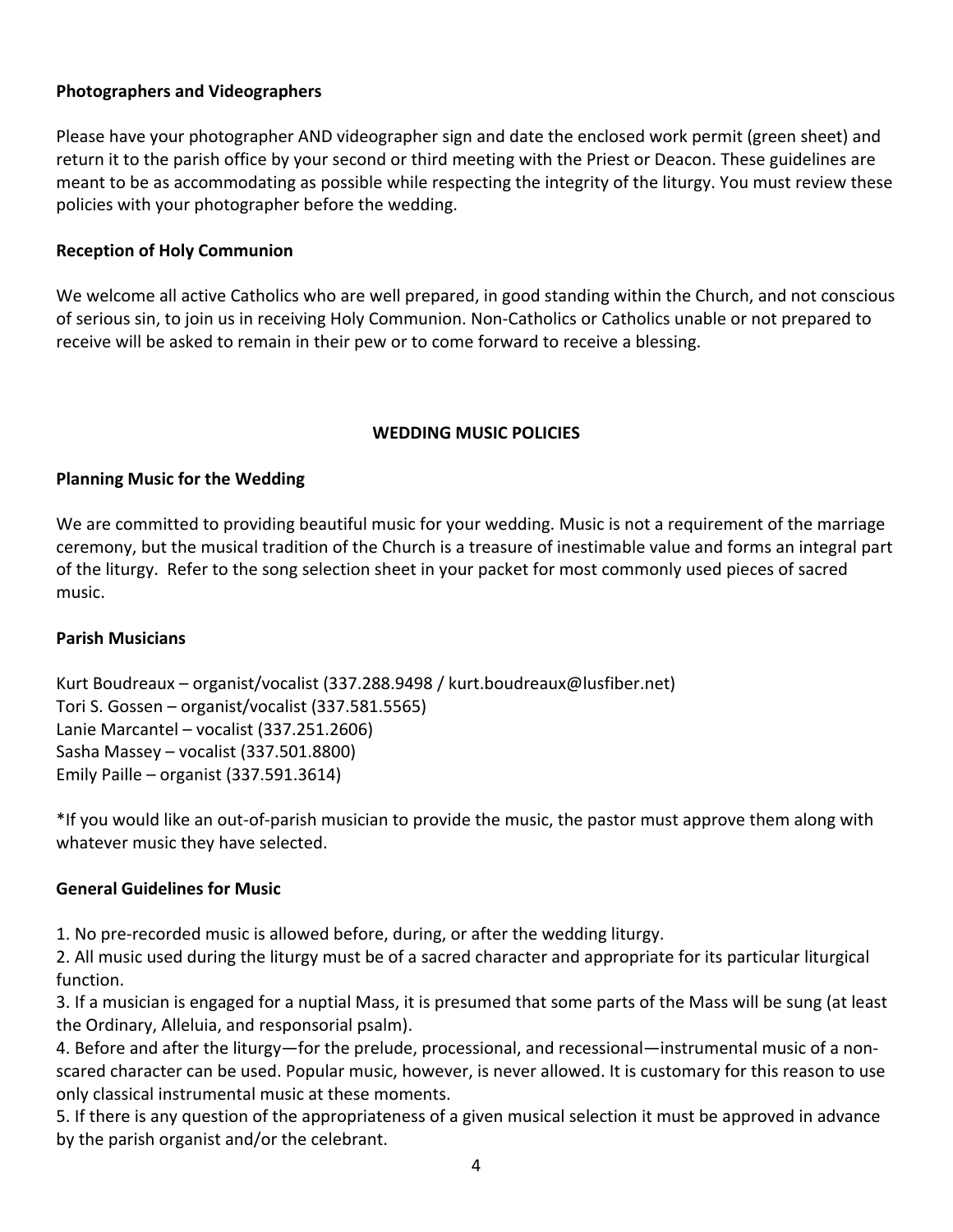#### **GUIDELINES FOR SELECTING WEDDING MUSIC**

A Catholic wedding takes place in the context of the public worship of the Church. It is a liturgical act, not a private ceremony. The music at a wedding, therefore, must be appropriate for worship. Before making any plans about wedding music, please review the following:

There are two wedding liturgies: (1) the nuptial Mass, and (2) the simple marriage rite outside of Mass. Music is not strictly required for either, but if there is music, it must be liturgically appropriate. Before any music can be selected, we must first know which wedding liturgy we are planning. Musical elements in the liturgy may include the following:

#### **The Nuptial Mass**

- 1. Prelude
- 2. Processional
- Parents and grandparents Bridal party Bride
- 3. Gloria
- 4. Responsorial Psalm
- 5. Gospel Acclamation (Alleluia)
- 6. Mass Ordinary Gloria Sanctus
	- Agnus Dei
- 7. Offertory hymn or song
- 8. Communion hymn or song
- 9. Marian hymn (during offering to BVM)
- 10. Recessional

#### **Simple Marriage Rite**

- 1. Prelude
- 2. Processional Parents and grandparents Bridal party Bride
- 3. Responsorial Psalm
- 4. Gospel Acclamation (Alleluia)

- 5. Marian hymn (during offering to BVM)
- 6. Recessional